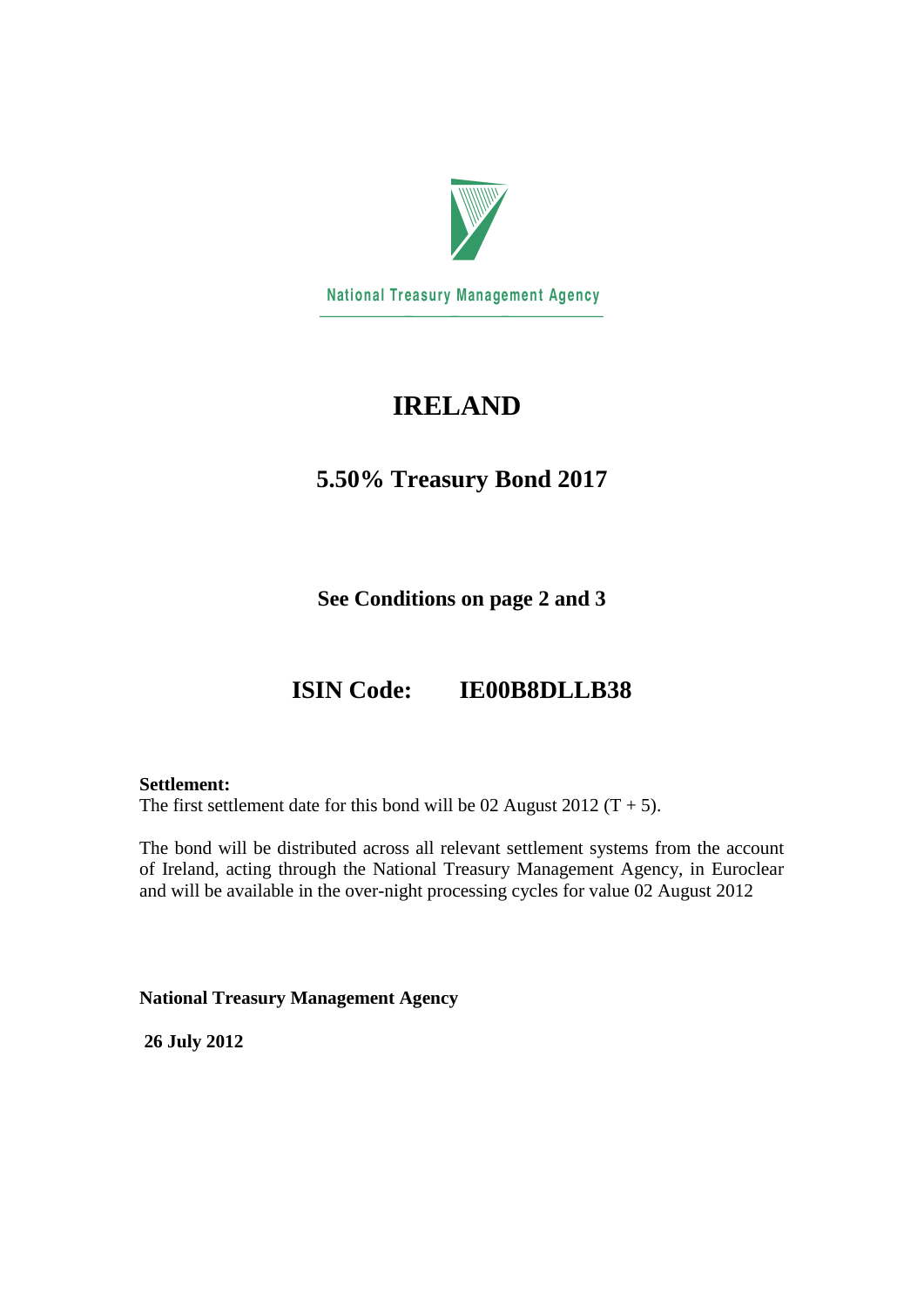### **CONDITIONS ATTACHED TO THE 5.50% TREASURY BOND 18 OCTOBER 2017**

**Issuer:** Ireland acting through the National Treasury Management Agency. The principal and interest of the above bond, which is issued under the National Treasury Management Agency Act, 1990 and other statutes, will be charged on the Central Fund.

### **Currency:** euro

**Purpose of Issue:** The proceeds of the issue will be used for general financing purposes of the Exchequer.

**Trustee Status:** The bond is an authorised investment under the Trustee (Authorised Investments) Act 1958 as amended by section 80 of the Central Bank Act 1997 of Ireland.

**Taxation:** Interest on the bond will be paid gross without deduction of income tax or any other deductions or withholdings.

In general, where the holder of the bond is an Irish resident taxpayer, the interest element payable on the bond is assessable to income tax, whereas any gains arising on disposal or redemption of the bond are exempt from capital gains tax. However, where the bondholder resident in Ireland is dealing in Government bonds as part of a trade, he/she is assessable to income tax or corporation tax, as the case may be, in respect of the interest element and also the gains arising on disposal or on redemption of the bond.

Section 43 of the Taxes Consolidation Act 1997 of Ireland provides that the bond and the interest payable thereon is exempt from all Irish taxation so long as it is shown that the bond is in the beneficial ownership of a person not resident in Ireland. However, where the bond is held by or for an Irish branch or agency of a foreign financial concern, interest and gains on such bond will be chargeable to Irish tax.

In Ireland, individual purchasers should note that, where the bond is comprised in a gift or inheritance, the gift or inheritance to that extent will be exempt from capital acquisitions tax provided that the conditions for exemption set out in section 81 of the Capital Acquisitions Tax Consolidation Act 2003 of Ireland are met.

In addition, the execution of instruments for the issue and the transfer of the bond will be free of Irish stamp duty provided the conditions for exemption set out in section 85(2) and section 113 of the Stamp Duties Consolidation Act 1999 of Ireland, are met.

**EU Directive on the Taxation of Savings Income:** Under the terms of Council Directive 2003/48/EC of 3 June 2003 on taxation of savings income in the form of interest payments, Ireland is required to provide to the tax authorities of any other Member State details of interest payments (as defined) made by paying agents within its jurisdiction to individuals resident in that other Member State. These provisions apply in respect of relevant interest payments to individuals who are beneficial owners of this bond.